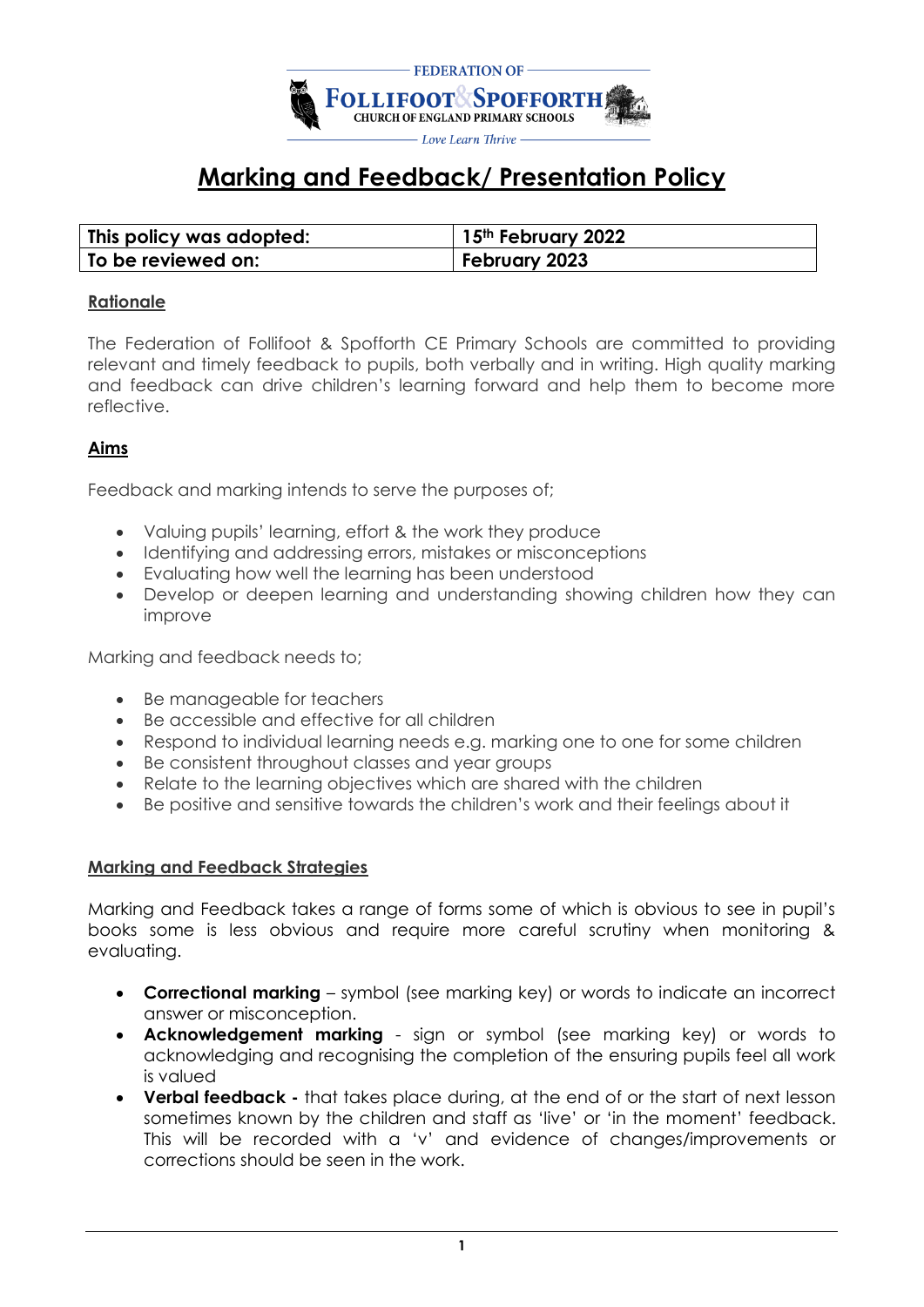- **Developmental Feedback –** incisive written feedback from an adult focuses on the successful elements and next steps needed in order to deepen or further learning.
- Written feedback to parents and pupils via the app 'Marvellous ME'.
- **Self and or Peer Feedback –** written by the pupil or a peer based on agreed criteria on which to judge the success of the work
- **Skim marking –** a book look that allows the teacher to identify common misconceptions or errors to re teach the next day and provide opportunities for children to reflect and correct/ edit their own work.

### **Implementation of Agreed Policy**

To allow consistency across the schools the following **marking and feedback nonnegotiables** will apply:

- Marking and feedback from adults will be in **green** pen only.
- All marking is to be done in clear legible handwriting
- Marking should be completed against the Learning Objective
- In Foundation Subjects, identified topic specific vocabulary should be corrected for spelling.
- In English, spelling corrections should be made in accordance with the statutory spelling lists/ tricky words or phonics sounds that have been taught.
- There is no expectation regarding the amount of marking that is undertaken however all work should be acknowledged.
- The agreed Feedback and Marking Key should be used and clearly displayed in each class (KS1&2)
- Self or peer marking will be in **purple** pen only.
- When possible marking & feedback will take place with the child.
- **All** feedback/ next steps **must** be acted upon. This will be clear to see in pupils' books.
- Cover or supply teachers will mark all work set.
- Comments will be written in appropriate language for the individual child.
- All recall quizzes should be carried out in books (KS2) and marked. Where misconceptions occur, these should be recapped and consolidated.

To allow consistency across the schools the following **presentation non-negotiables** will apply:

- Children should be encouraged to take pride in their handwriting and presentation
- The appropriate colour front covers should be used for each book. These should not be written on by the children.
- All work must be dated (including in Maths workbooks) and the long date should be used in English lessons
- Worksheets should be kept to a minimum or used as a scaffold if necessary. If used, these should fit within the page and be stuck in neatly.
- All work, including worksheets should have a Learning Objective (We are learning to…) and in Foundation Subjects, a title linked to the essential knowledge and skills. This should be underlined and at the top of the page.
- In maths books, digits should be recorded one per square.
- All letter and number reversals/incorrect number formation should be corrected.
- Children with SEND who have cream books, should also use cream worksheets.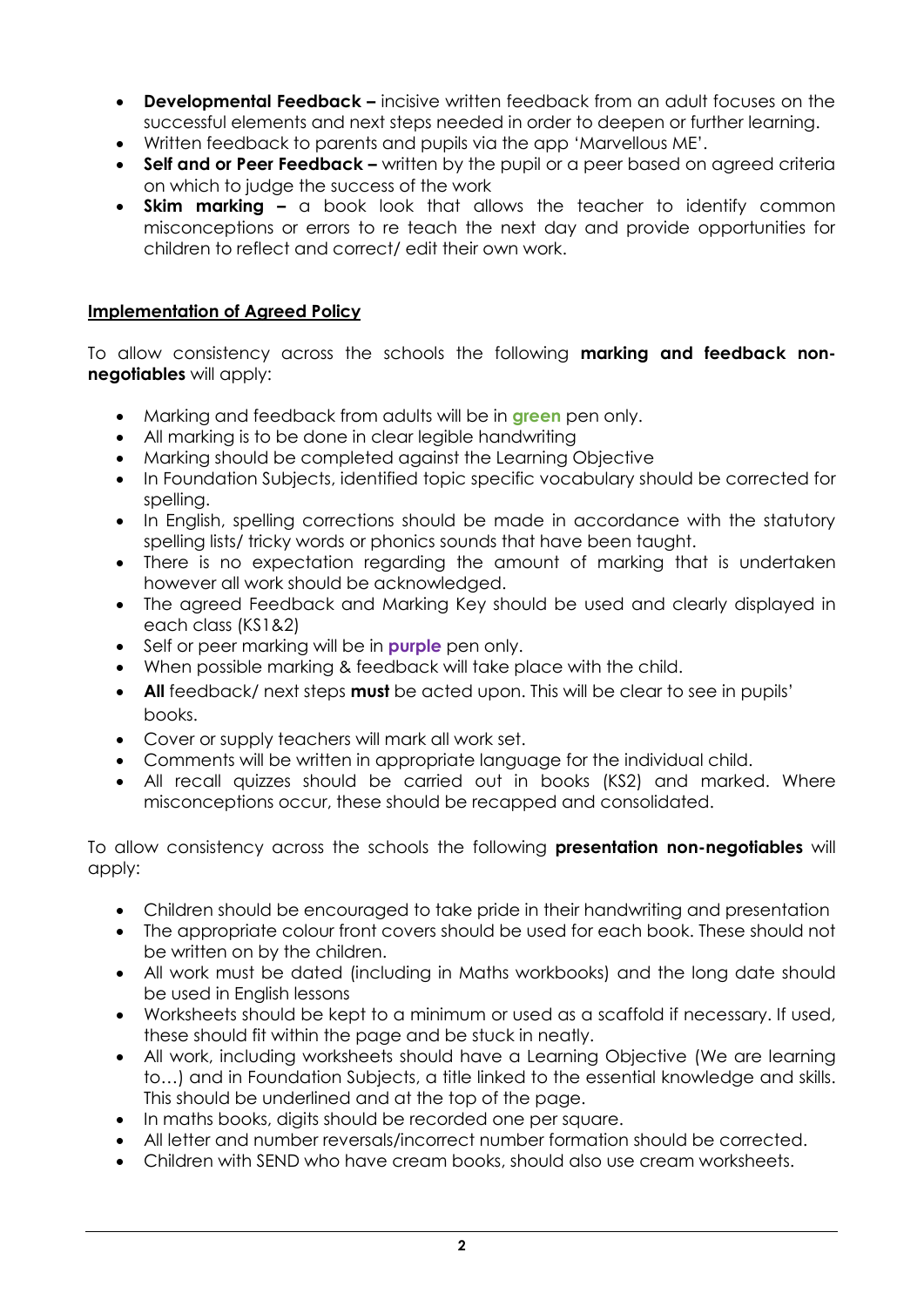# **Marking in Early Years**

In Early Years, children's work is annotated giving context to the piece of work and/ or recording the 'voice of the child' which supports practitioners in the assessment of the child's overall understanding and attainment. Annotation and verbal feedback is always positive and supports their next steps. The level of support will be identified in accordance with the key for marking symbols. When children are accessing play-based learning, incorrect formation and reversals of letters and numbers will be sympathetically corrected to ensure that early misconceptions are addressed.

# **Encouragement (rewards).**

As adults in school we want to recognise high quality work, significant effort and progress with our spoken and written words, team points, Marvellous ME badges and stickers may be given. However empty praise is an ineffective as empty criticism therefore specific praise is expected, In line with our understanding of the impact of growth mind-set praise will **typically** focus on the process of learning and the effort given rather than the product.

# **Role of other adults supporting**

**Support staff** may mark work with groups of pupils with whom they have been working. When this is the case they will follow the guidelines at the end of this policy: to initial work they have supported, identify if work was independent or supported and as appropriate give feedback verbally or through marking. If developmental marking is done then it should follow this policy and be under the supervision of the class teacher.

**Supply teachers** who carry out work in the school are expected to mark all work in accordance with this policy.

**Trainee staff in school** following appropriate induction training and with the support of the host teacher and school mentor trainees are expected to follow this policy.

# **Responsibilities**

It is the responsibility of the class teachers to ensure that this policy is consistently carried out, including enabling pupils to respond to feedback tasks. It is the responsibility of all staff working with pupils to ensure the marking key is consistently adhered to across the school. The SENCO, alongside the class teacher has responsibility to ensure the policy is appropriately adapted and implemented for SEN pupils. This includes reference in Support Plans and agreements as appropriate.

#### **Equality of Opportunity**

All pupils are entitled to have their work marked in accordance with this policy.